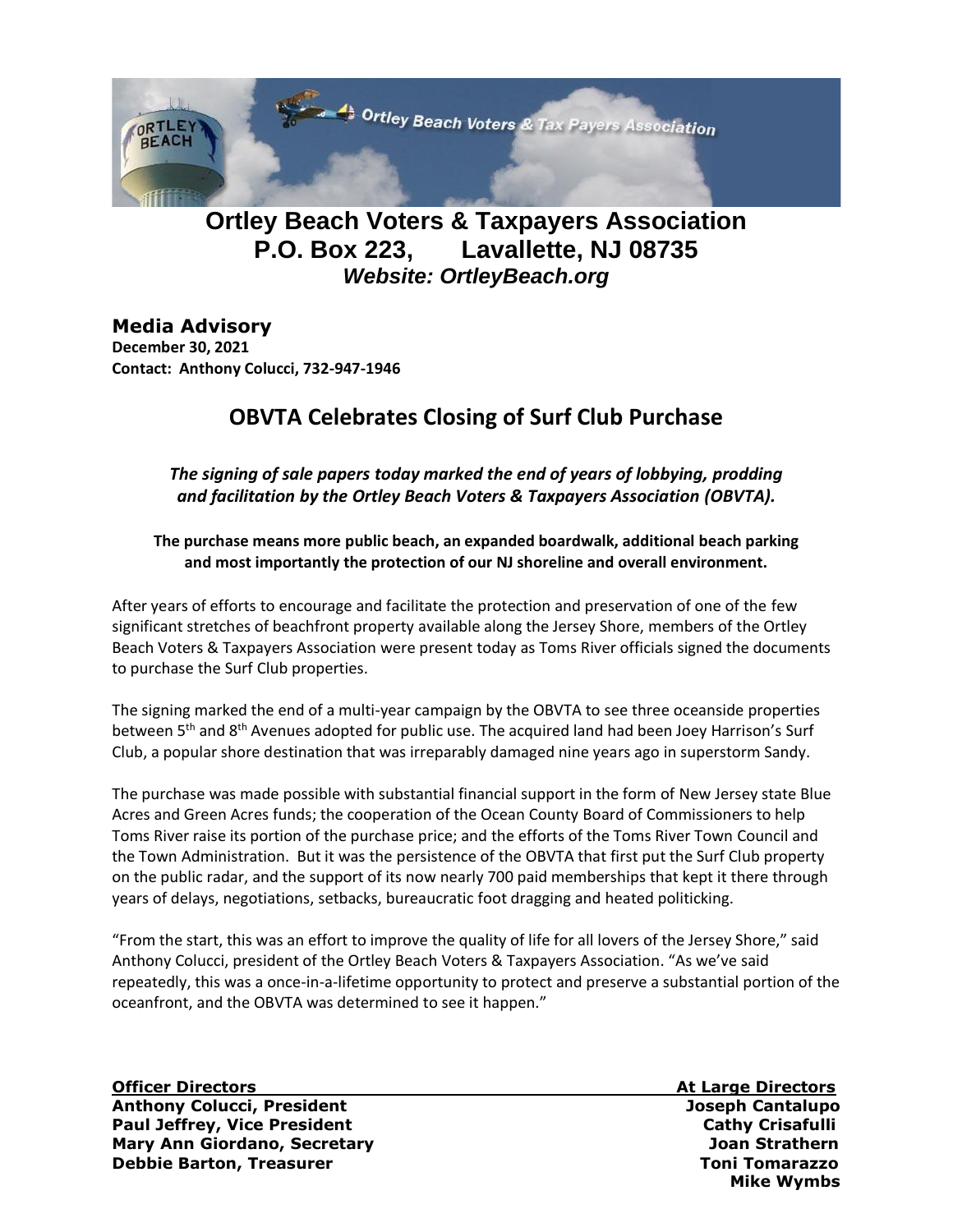Media Advisory Page 2

The OBVTA refused to take no, or even maybe, for an answer. Over the years its Board of Directors and members have lobbied town and county officials; prodded state legislators and agencies; encouraged the sellers; and courted public and political support. OBVTA members called, wrote, texted, addressed the Toms River Town Council and Ocean County Commissioners, pressed town officials at OBVTA monthly meetings, demonstrated outside the county commissioner offices and helped to keep the issue front and center in the news media.

But a crucial turning point was reached in 2019 when the OBVTA membership agreed to allocate up to \$10,000 to pay for a mediator to try to break a stalemate in the purchase talks. Both the buyers and the seller, the Barcellona family, agreed to the intervention of the mediator, the Honorable Thomas W. Cavanagh Jr., a retired judge. Judge Cavanagh kept the parties talking until they could at last sculpt the outline of a deal with the help of state Blue and Green Acres funds, the sale of several Toms River properties to the county, and the town's allocation of some of those proceeds towards the Surf Club purchase. Still, the purchase dragged on for months.

"There were many moments when the OBVTA board and membership were in despair about whether a deal would ever get done," Mr. Colucci said. "It was a slow, frustrating process. But the addition of those beach properties and the Surf Club parking lot to our shoreline are crucial to Ortley Beach's full recovery from superstorm Sandy. So, with each delay or setback, we would just press harder."

When the mega-storm blew through and flooded Ortley Beach, earning the Toms River enclave the dubious nickname of "ground zero" for the 500-year storm, it took with it hundreds of homes, St. Elisabeth's historic church and Joey Harrison's Surf Club. The rubble of the Surf Club's foundation, enveloped in a sagging chain-link fence, had been a depressing reminder to residents of, and visitors to, Ortley Beach of the storm's devastating power. It had remained a community eyesore, even as Ortley Beach continued to build up house by house to a newer and more affluent version of its former self.

"Ortley Beach remains not just a prime source of revenue for Toms River and Ocean County but is also becoming a top destination for homebuyers and visitors along the Jersey Shore," Mr. Colucci said. "Our beautiful new dunes and sandy beaches are among the best at the shore. With the addition of the Surf Club properties, an expanded boardwalk and parking, it will become an even more desirable location."

The OBVTA would like to thank the Barcellona family for its patience and fortitude. Most especially, we are grateful to departing Town Council member Maria Maruca for being an unrelenting champion of the purchase, and to Mayor Maurice "Mo" Hill for seeing the wisdom of her advocacy and becoming a staunch supporter in turn. Thanks also to other town council and municipal officials; Judge Cavanaugh; Ocean County commissioners and other state and local officials and administrators for their efforts.

The OBVTA will continue to be vigilant to press for the best protection of and public use for the property. "This is a great day for Ortley Beach, greater Toms River, all of the barrier island communities, Ocean County and the entire State of New Jersey," Mr. Colucci said. "This is evidence of what can be achieved when citizens stand united in pressing for the public good. We look forward to future festivities to celebrate this great achievement."

# **Officer Directors At Large Directors**

**Anthony Colucci, President Joseph Cantalupo Paul Jeffrey, Vice President Cathy Crisafulli** Cathy Crisafulli **Mary Ann Giordano, Secretary Joan Strathern Debbie Barton, Treasurer Toni Tomarazzo Institutional Institution of the Tomarazzo Institution of the Tomarazzo** 

 **Mike Wymbs**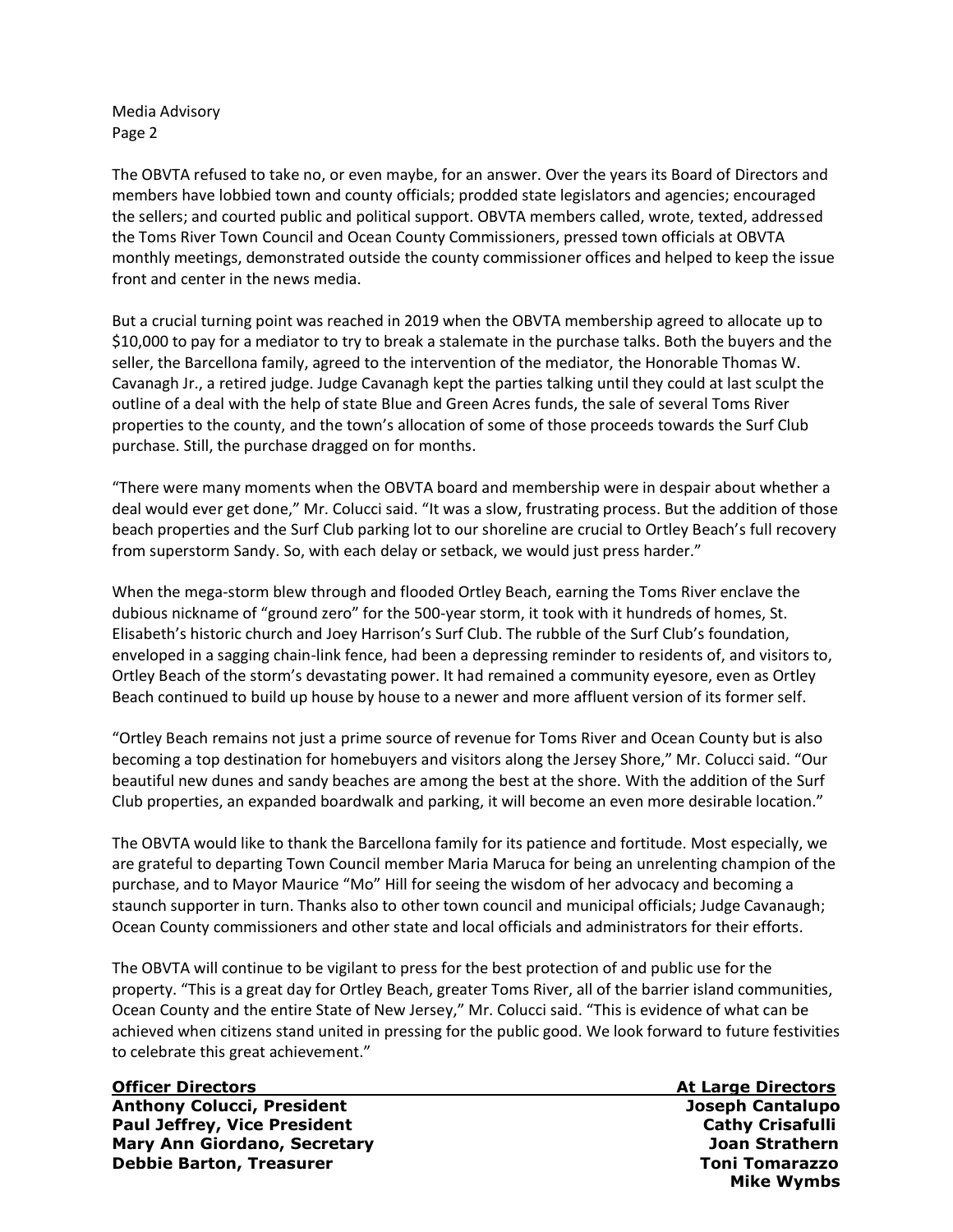#### **Surf Club Property Purchase Timeline**

**1930's** – The club, live music venue, and restaurant later known as Joey Harrison's Surf Club is established in Ortley Beach at 1900 Ocean Avenue, between  $6<sup>th</sup>$  and  $7<sup>th</sup>$  Avenues.

**1973** – Joseph Barcellona Sr. takes over the Ortley Beach property, establishing the Surf Club as a center of entertainment, dining and community activity and attracting numerous recording artists, famed DJs and local musical acts.

**1980s and 1990s** – The Surf Club owners explore development or sale of the nearly two-acre, three-lot property, including takeover by Toms River township as a public beach.

**Oct. 29, 2012** – Superstorm Sandy rips through Ortley Beach, damaging, destroying, or washing away more than 2,500 homes, an historic church (St. Elisabeth's Chapel) and such local landmarks as Barnacle Bill's amusements and the Surf Club. The devastation earned the Toms River enclave the distinction of being "ground zero" for the 500-year storm.

**2015** – The rubble of the Surf Club is cleared away, leaving just remnants of the foundation protected by a chain-link fence and remaining an inaccessible public eyesore.

**2012-2018** – The Surf Club owners, Joseph and Dolores Barcellona, now retired and living in Florida, again attempt to sell or see the Surf Club properties developed.

**2016** – The Ortley Beach Voters and Taxpayers Association begins efforts to persuade government officials to purchase the three Surf Club lots and take advantage of a once-in-a-lifetime opportunity to expand the public beach and protect the coastline from further development.

**July 2018** – The Surf Club owners sell their liquor license and continue their search for a buyer.

**Fall 2018** – The OBVTA encourages the Barcellonas, as owners of the Surf Club property, to apply for a buyout from the state via its Blue Acres waterfront conservation program.

**Oct. 31, 2018** – The OBVTA writes to the state, urging the allocation of Green Acres and Blue Acres funding to purchase the three Barcellona properties.

**January 2019** – The state offers the Barcellona family \$6.3 million to purchase their three Surf Club properties – the old club site; an adjacent house; a vacant parking lot across Ocean Avenue -- through its Blue Acres and Green Acres programs. The Barcellonas pursue negotiations with Toms River township to make up the difference between the state's offer and their asking price.

**April 2019** – The OBVTA membership engages in one of several letter writing campaigns to encourage government officials to make the Surf Club purchase happen.